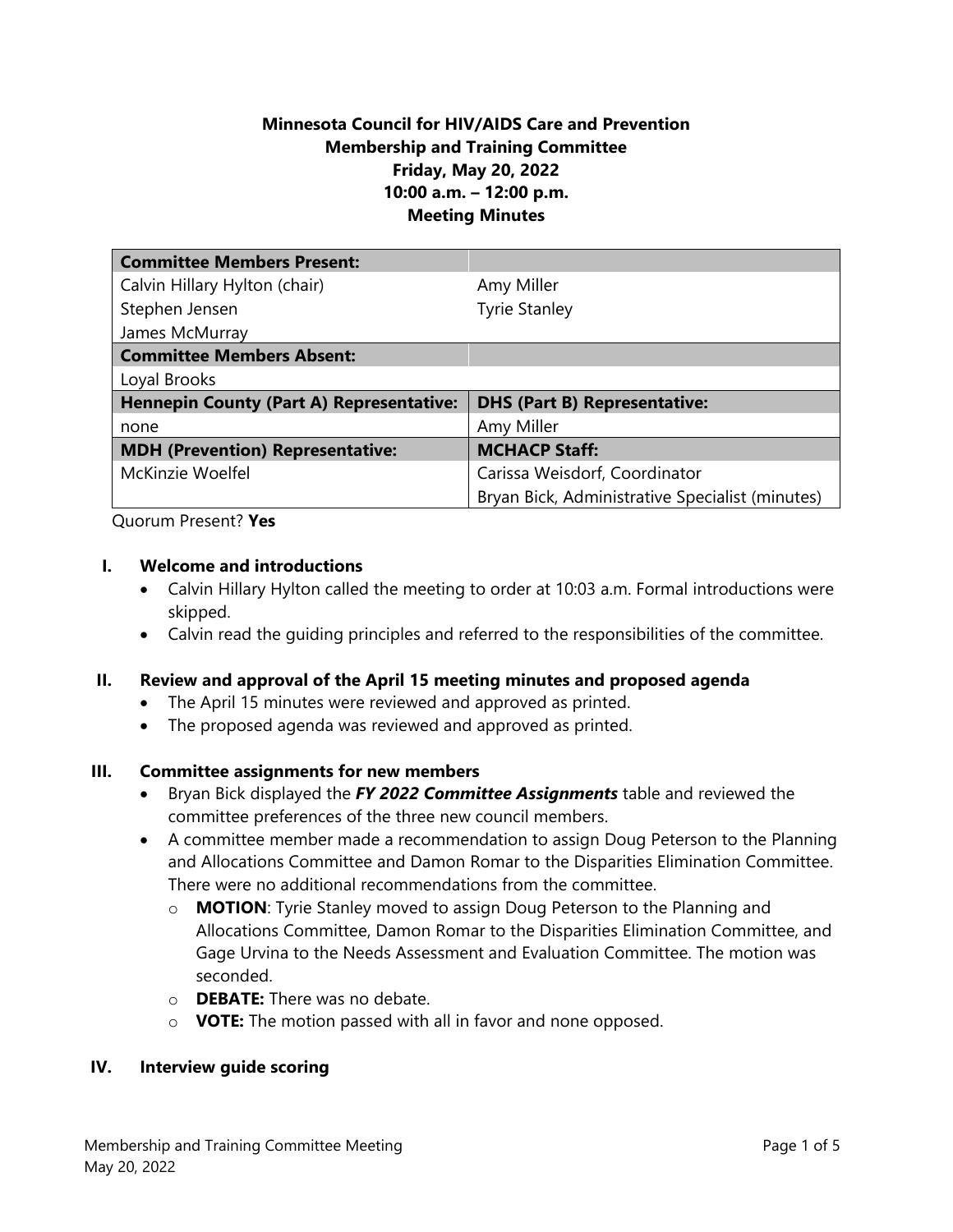- Carissa Weisdorf displayed the *Minnesota Council for HIV/AIDS Care and Prevention Applicant Interview Form* and reminded the committee that each interviewer currently gives the candidate an overall rating of "well qualified," "qualified," or "not qualified." Some members of the committee felt this was confusing because they must ultimately either recommend or not recommend the applicant for membership.
	- o A committee member said the current system works well from their standpoint and they use the three options to help prioritize when there are multiple candidates.
	- o Another committee member said they would keep the "high, medium, or low" scoring for the response to each question but change the final rating to "recommend" or "not recommend".
	- $\circ$  A committee member shared that they feel everyone is qualified to serve on the council because it is a public organization.
	- $\circ$  Another committee member said he would support changing the final rating on the interview guide to a choice of recommended or not recommended.
	- $\circ$  A member asked how the committee would choose among multiple candidates if all were "recommended." Another committee member pointed out there are other ways to choose among applicants, most importantly the current representation and reflectiveness needs of the council.
	- $\circ$  Carissa reminded the committee there is a Membership Selection document that includes "must have" and "nice to have" criteria. She said the interview guide could include a note that says, "don't forget about the Membership Selection document."
	- o Calvin Hillary Hylton asked if there was any opposition to changing the final score mechanism on the interview guide to read "recommended" or "not recommended" with no other changes. There was no opposition and Calvin stated that the interview guide will be amended as described.

# **V. FY 2022 training plan**

- Carissa Weisdorf displayed the *Minnesota Council for HIV/AIDS Care and Prevention FY 2022 Training Schedule for Council Members* and provided an overview.
	- o A member of the committee asked who from Part A will attend the Membership and Training Committee meetings since Anika Kaleewoun is leaving her position. Carissa responded that the Part A team is currently short-staffed and Jonathan Hanft will fillin for some of the meetings but had a conflict today. She also shared that the Part A quality management position has been posted.
	- o Committee members asked if the planning position that was held by Jeremy Stadelman has been filled and if Thuan Tran has returned from his leave of absence. Carissa responded that the position held by Jeremy is still on hold and that Thuan will be on leave for another month.
- Calvin Hillary Hylton stated that the training plan is adopted by unanimous consent.

## **VI. Review MCHACP application:** Carissa Weisdorf displayed the *Minnesota Council for HIV/AIDS Care and Prevention Application Form*.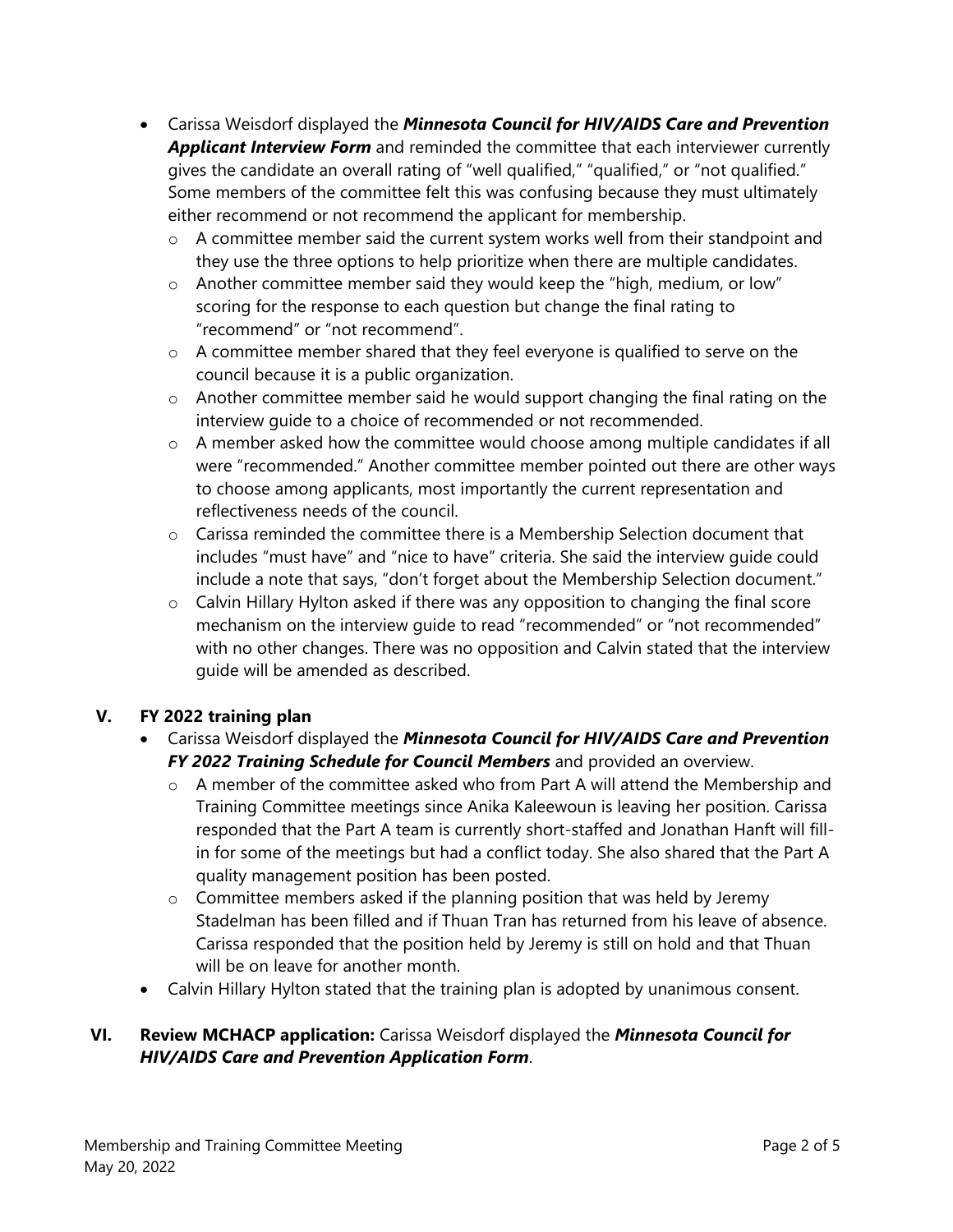- Carissa Weisdorf shared that a committee member had raised concerns about the response choices for the question, "Do you consider yourself at risk or high-risk of HIV infection?"
	- $\circ$  The committee member felt there was not a logical response for applicants who are HIV-positive and suggested adding a "not applicable" response choice.
	- o A member proposed changing the wording on the question to say "If you are not HIV-positive, do you consider yourself at risk or high-risk of HIV infection?"
	- o A committee member asked if it would be possible to include instructions for applicants to skip certain questions if they answer earlier that they are HIV-positive. Carissa said the online application could be designed with "skip logic" capabilities and the paper application could be edited to include those instructions. She said this could also help with the questions about consumer status for persons living with HIV/AIDS.
	- $\circ$  Calvin Hillary Hylton asked the committee members if they had objections to modifying the application using skip logic to direct applicants to only answer the questions that are applicable to their HIV status. There were no objections. Calvin stated that the committee had agreed unanimously to these changes.
- A committee member asked if there had been any feedback on the question, "to the best of your knowledge, what was most likely your HIV exposure risk?" Carissa replied that this question had been modified previously to spell out acronyms. She explained this information is reported to the Health Services and Resources Administration (HRSA).
- Carissa added that the council representation category of a person who has been incarcerated in the past three years or who works directly with that population is difficult to fill. She pointed out that the applicant is asked if they have been incarcerated in the past three years but not if they work with that population. The committee expressed support for adding this language to the question.
- A committee member suggested placing more emphasis on the expectation of a commitment of 8-10 hours per month to council business. They have observed new council members being surprised after they join by the amount of time required.
	- $\circ$  Council staff suggested moving that item to #1 on the list of attendance requirements. The committee agreed to that change.
	- o A committee member suggested a "pre-screening" segment of the application but acknowledged that would only work if the application were exclusively digital. Carissa said the council should continue making both online and paper applications available.
- Carissa mentioned that the service sector affiliations question used to ask if the applicant utilizes any of services listed. That part was removed because it seemed to be confusing, but other planning councils ask that and it yields useful information.
	- o Carissa displayed a *previous version of the MCHACP application.* It asked if the applicant is a provider of a service, a recipient of a service, or both.
	- o Carissa suggested changing the question from "recipient" to "consumer."
	- $\circ$  Calvin asked the committee members if they had any objections to making that change. There were no objections. Calvin stated there was unanimous consent to make that change on the application.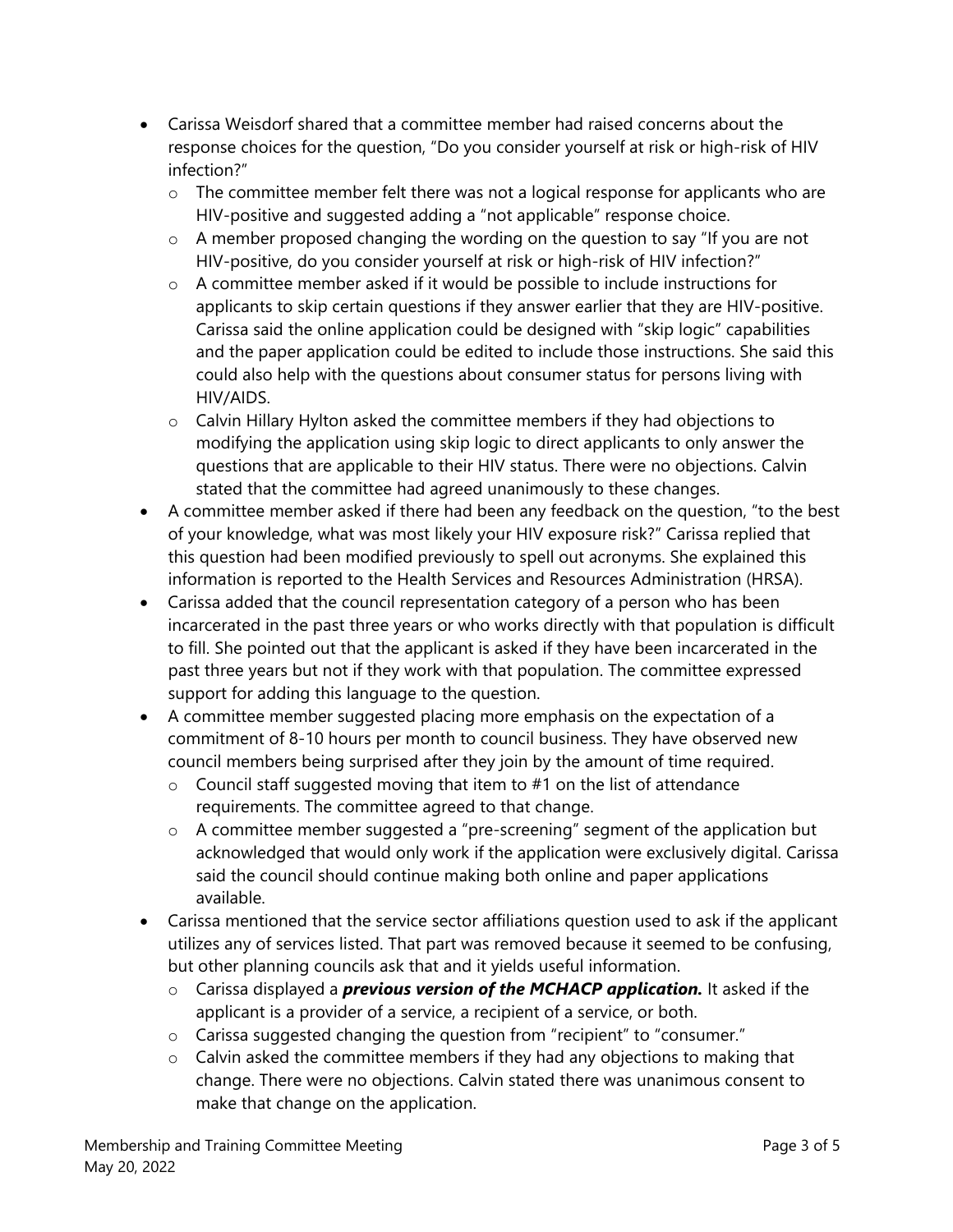- Bryan Bick mentioned that he found some minor wording and punctuation changes to suggest. The committee members said they were comfortable with Bryan making the changes and submitting a final draft to the committee.
- Carissa Weisdorf concluded that council staff will put the changes discussed today into a draft of the council application and the committee will review and approve it at a future meeting.

### **VII. Review attendance**

- Bryan Bick displayed the *FY22 MCHACP Attendance Tracking and Council Standing* document and reviewed current attendance concerns.
	- o Bryan stated that Lori Linkous has missed two consecutive meetings of the council and the Community Voices Committee. Bryan reminded the committee that the attendance policy states Lori should receive an outreach phone call and a letter from council staff.
	- $\circ$  Carissa mentioned that Lori reached out and asked to talk about her lack of availability in the last month. She was training some students and that created a conflict with the council meetings. Lori has since not responded to Carissa's attempts to connect with her.
- Stephen Jensen asked if anyone would volunteer to reach out to Lori. James McMurray agreed to contact her.

### **VIII. Update on Learning Collaborative sessions on recruitment and retention of council members**

- Stephen Jensen shared that he, Calvin, and Carissa have been participating in the learning collaborative on council recruitment and retention.
	- o Stephen stated that the collaborative meets once a month virtually for six months.
	- o Several other planning bodies/planning councils (PBs/PCs) are involved.
	- o Each session includes an introduction, a topic presentation, and then breakout groups where they discuss their homework from the previous months.
	- o Stephen, Calvin, and Carissa meet monthly to talk about their homework assignments.
- Carissa displayed the *Learning Collaborative Content Overview* and the *list of Learning Collaborative Participants*. She shared that it has been helpful to make connections with other PBs/PCs and to brainstorm new ideas for council recruitment and retention.
- Stephen stated he feels that the they council is already doing much of what the collaborative recommends.
- Carissa added that based on the learning from the collaborative, the committee plans to review council exit interviews to look for themes to help with retention.
- Stephen, Calvin, and Carissa will present a final report in July on their experience with the learning collaborative.

### **IX. Committee Co-Chair Election**